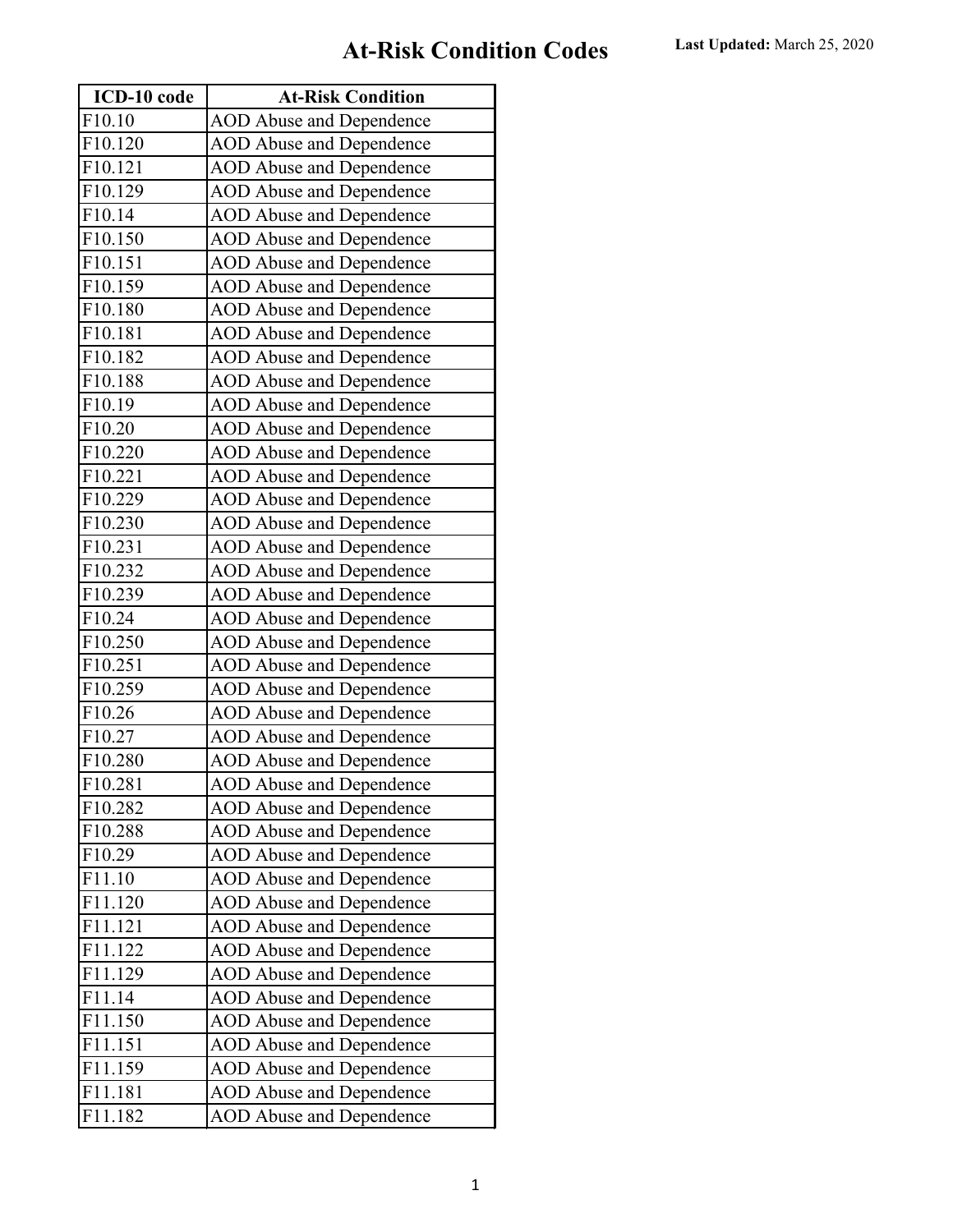| ICD-10 code           | <b>At-Risk Condition</b>        |
|-----------------------|---------------------------------|
| F11.188               | <b>AOD Abuse and Dependence</b> |
| F11.19                | <b>AOD Abuse and Dependence</b> |
| F11.20                | <b>AOD Abuse and Dependence</b> |
| F11.220               | <b>AOD Abuse and Dependence</b> |
| F11.221               | <b>AOD Abuse and Dependence</b> |
| F11.222               | <b>AOD Abuse and Dependence</b> |
| F11.229               | <b>AOD</b> Abuse and Dependence |
| F11.23                | <b>AOD Abuse and Dependence</b> |
| F11.24                | <b>AOD Abuse and Dependence</b> |
| F11.250               | <b>AOD Abuse and Dependence</b> |
| F11.251               | <b>AOD Abuse and Dependence</b> |
| F11.259               | <b>AOD Abuse and Dependence</b> |
| F11.281               | <b>AOD Abuse and Dependence</b> |
| F11.282               | <b>AOD Abuse and Dependence</b> |
| F11.288               | <b>AOD Abuse and Dependence</b> |
| F11.29                | <b>AOD Abuse and Dependence</b> |
| $\overline{F}$ 12.10  | <b>AOD</b> Abuse and Dependence |
| F12.120               | <b>AOD Abuse and Dependence</b> |
| F12.121               | <b>AOD</b> Abuse and Dependence |
| F12.122               | <b>AOD Abuse and Dependence</b> |
| F12.129               | <b>AOD Abuse and Dependence</b> |
| F12.150               | <b>AOD Abuse and Dependence</b> |
| F12.151               | <b>AOD Abuse and Dependence</b> |
| F12.159               | <b>AOD Abuse and Dependence</b> |
| F12.180               | <b>AOD Abuse and Dependence</b> |
| F12.188               | <b>AOD Abuse and Dependence</b> |
| F12.19                | <b>AOD Abuse and Dependence</b> |
| F12.20                | <b>AOD Abuse and Dependence</b> |
| F12.220               | <b>AOD</b> Abuse and Dependence |
| F12.221               | <b>AOD Abuse and Dependence</b> |
| F12.222               | <b>AOD</b> Abuse and Dependence |
| F12.229               | <b>AOD Abuse and Dependence</b> |
| F12.23                | <b>AOD Abuse and Dependence</b> |
| F12.250               | <b>AOD Abuse and Dependence</b> |
| F12.251               | <b>AOD Abuse and Dependence</b> |
| F12.259               | <b>AOD Abuse and Dependence</b> |
| F12.280               | <b>AOD Abuse and Dependence</b> |
| F12.288               | <b>AOD Abuse and Dependence</b> |
| F12.29                | <b>AOD Abuse and Dependence</b> |
| F13.10                | <b>AOD Abuse and Dependence</b> |
| $\overline{F}$ 13.120 | <b>AOD Abuse and Dependence</b> |
| F13.121               | <b>AOD Abuse and Dependence</b> |
| F13.129               | <b>AOD</b> Abuse and Dependence |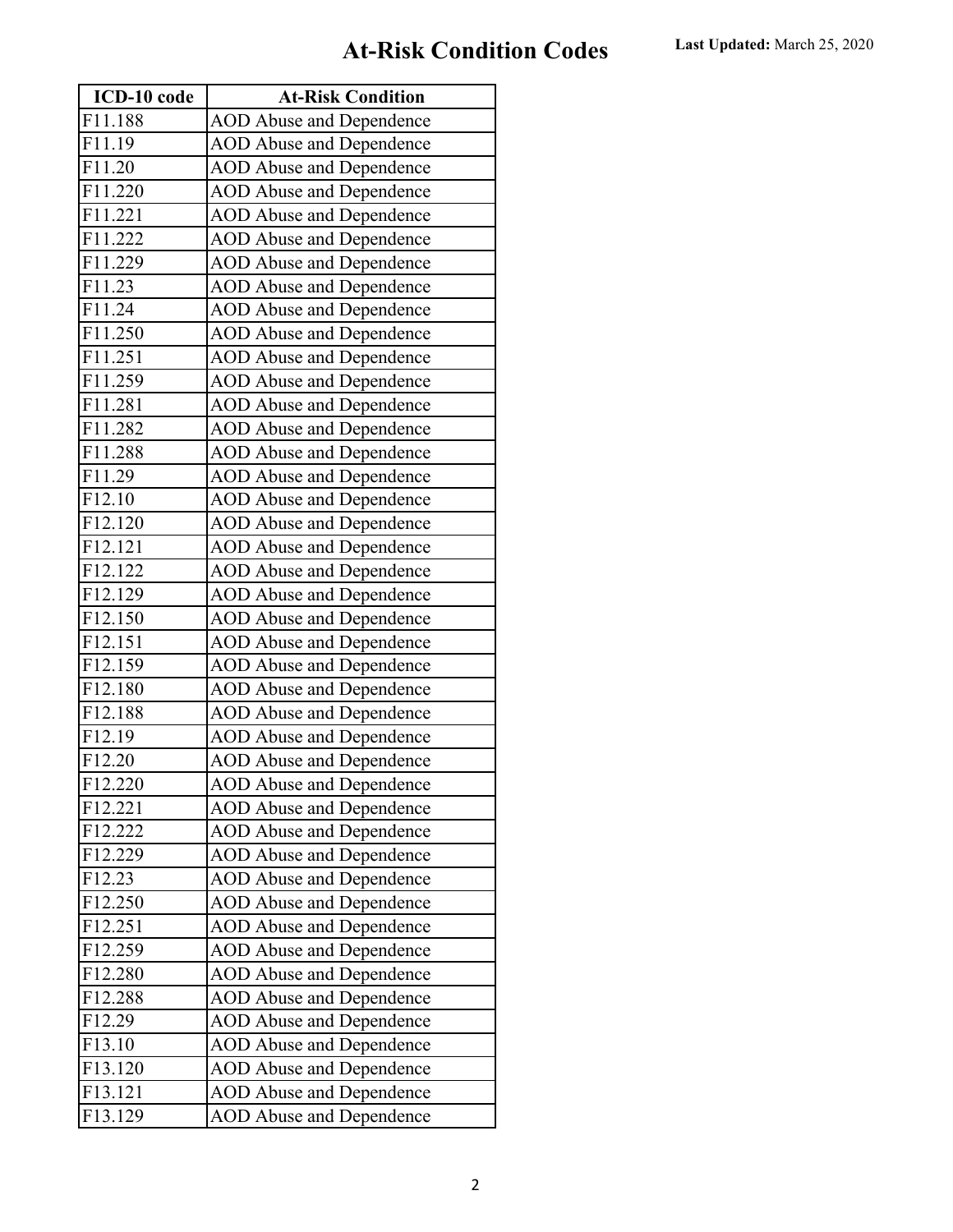| ICD-10 code         | <b>At-Risk Condition</b>        |
|---------------------|---------------------------------|
| F13.14              | <b>AOD Abuse and Dependence</b> |
| F13.150             | <b>AOD Abuse and Dependence</b> |
| F13.151             | <b>AOD Abuse and Dependence</b> |
| F13.159             | <b>AOD Abuse and Dependence</b> |
| F13.180             | <b>AOD Abuse and Dependence</b> |
| F13.181             | <b>AOD Abuse and Dependence</b> |
| F13.182             | <b>AOD</b> Abuse and Dependence |
| F13.188             | <b>AOD Abuse and Dependence</b> |
| F13.19              | <b>AOD Abuse and Dependence</b> |
| F13.20              | <b>AOD Abuse and Dependence</b> |
| F13.220             | <b>AOD Abuse and Dependence</b> |
| F13.221             | <b>AOD Abuse and Dependence</b> |
| F13.229             | <b>AOD Abuse and Dependence</b> |
| F13.230             | <b>AOD Abuse and Dependence</b> |
| F13.231             | <b>AOD Abuse and Dependence</b> |
| F13.232             | <b>AOD Abuse and Dependence</b> |
| F13.239             | <b>AOD</b> Abuse and Dependence |
| F13.24              | <b>AOD Abuse and Dependence</b> |
| F13.250             | <b>AOD Abuse and Dependence</b> |
| F13.251             | <b>AOD Abuse and Dependence</b> |
| F13.259             | <b>AOD Abuse and Dependence</b> |
| F13.26              | <b>AOD Abuse and Dependence</b> |
| F13.27              | <b>AOD Abuse and Dependence</b> |
| F13.280             | <b>AOD Abuse and Dependence</b> |
| F13.281             | <b>AOD Abuse and Dependence</b> |
| F13.282             | <b>AOD Abuse and Dependence</b> |
| F13.288             | <b>AOD Abuse and Dependence</b> |
| F13.29              | <b>AOD Abuse and Dependence</b> |
| $\overline{F14.10}$ | <b>AOD</b> Abuse and Dependence |
| F14.120             | <b>AOD Abuse and Dependence</b> |
| F14.121             | <b>AOD</b> Abuse and Dependence |
| F14.122             | <b>AOD Abuse and Dependence</b> |
| F14.129             | <b>AOD Abuse and Dependence</b> |
| F14.14              | <b>AOD Abuse and Dependence</b> |
| F14.150             | <b>AOD Abuse and Dependence</b> |
| F14.151             | <b>AOD Abuse and Dependence</b> |
| F14.159             | <b>AOD Abuse and Dependence</b> |
| F14.180             | <b>AOD Abuse and Dependence</b> |
| F14.181             | <b>AOD Abuse and Dependence</b> |
| F14.182             | <b>AOD Abuse and Dependence</b> |
| F14.188             | <b>AOD Abuse and Dependence</b> |
| F14.19              | <b>AOD Abuse and Dependence</b> |
| F14.20              | <b>AOD Abuse and Dependence</b> |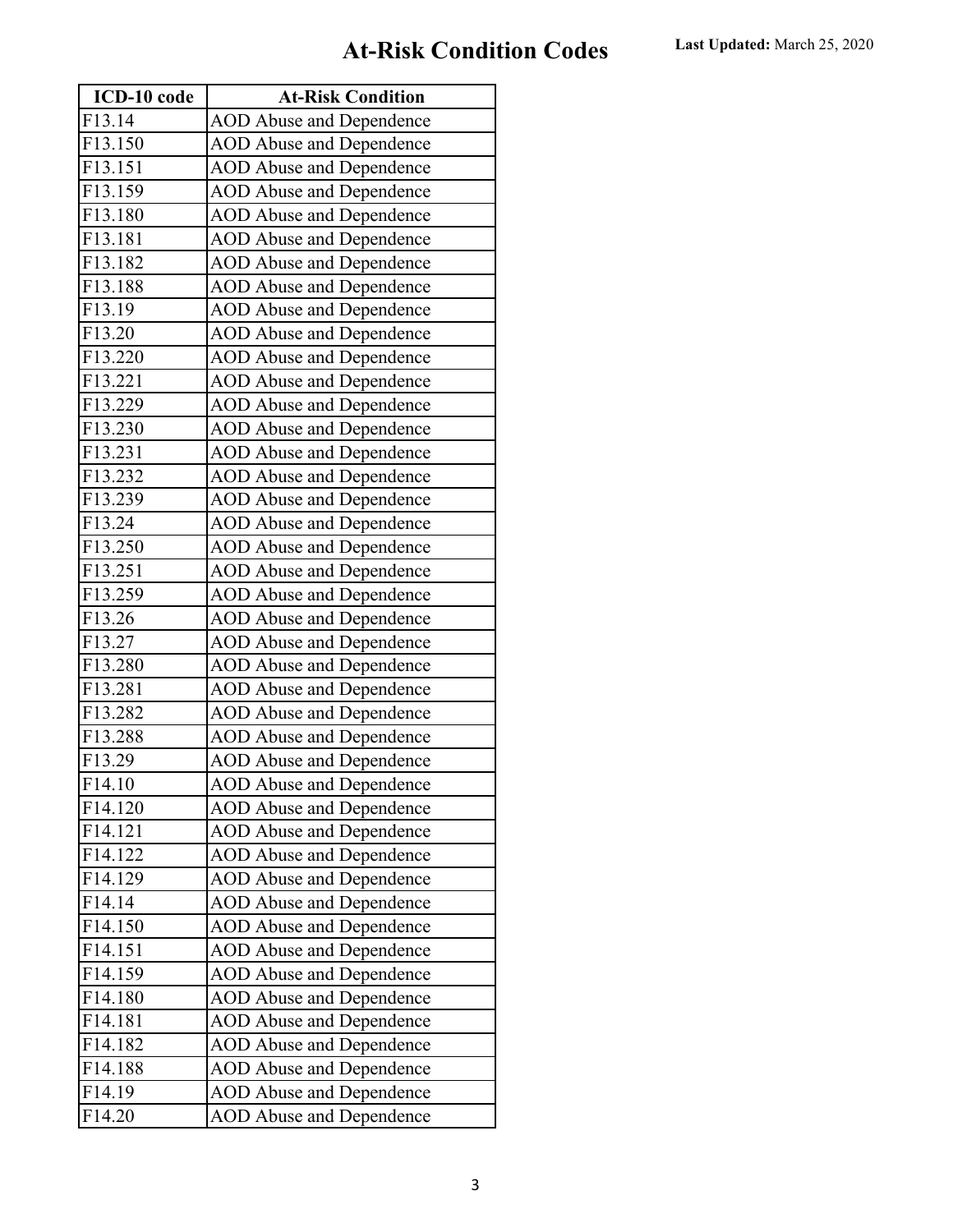| ICD-10 code | <b>At-Risk Condition</b>        |
|-------------|---------------------------------|
| F14.220     | <b>AOD Abuse and Dependence</b> |
| F14.221     | <b>AOD Abuse and Dependence</b> |
| F14.222     | <b>AOD Abuse and Dependence</b> |
| F14.229     | <b>AOD Abuse and Dependence</b> |
| F14.23      | <b>AOD Abuse and Dependence</b> |
| F14.24      | <b>AOD Abuse and Dependence</b> |
| F14.250     | <b>AOD</b> Abuse and Dependence |
| F14.251     | <b>AOD Abuse and Dependence</b> |
| F14.259     | <b>AOD Abuse and Dependence</b> |
| F14.280     | <b>AOD Abuse and Dependence</b> |
| F14.281     | <b>AOD Abuse and Dependence</b> |
| F14.282     | <b>AOD Abuse and Dependence</b> |
| F14.288     | <b>AOD Abuse and Dependence</b> |
| F14.29      | <b>AOD Abuse and Dependence</b> |
| F15.10      | <b>AOD Abuse and Dependence</b> |
| F15.120     | <b>AOD Abuse and Dependence</b> |
| F15.121     | <b>AOD</b> Abuse and Dependence |
| F15.122     | <b>AOD Abuse and Dependence</b> |
| F15.129     | <b>AOD Abuse and Dependence</b> |
| F15.14      | <b>AOD Abuse and Dependence</b> |
| F15.150     | <b>AOD Abuse and Dependence</b> |
| F15.151     | <b>AOD Abuse and Dependence</b> |
| F15.159     | <b>AOD Abuse and Dependence</b> |
| F15.180     | <b>AOD Abuse and Dependence</b> |
| F15.181     | <b>AOD Abuse and Dependence</b> |
| F15.182     | <b>AOD Abuse and Dependence</b> |
| F15.188     | <b>AOD Abuse and Dependence</b> |
| F15.19      | <b>AOD Abuse and Dependence</b> |
| F15.20      | <b>AOD</b> Abuse and Dependence |
| F15.220     | <b>AOD Abuse and Dependence</b> |
| F15.221     | <b>AOD</b> Abuse and Dependence |
| F15.222     | <b>AOD Abuse and Dependence</b> |
| F15.229     | <b>AOD Abuse and Dependence</b> |
| F15.23      | <b>AOD Abuse and Dependence</b> |
| F15.24      | <b>AOD Abuse and Dependence</b> |
| F15.250     | <b>AOD Abuse and Dependence</b> |
| F15.251     | <b>AOD Abuse and Dependence</b> |
| F15.259     | <b>AOD Abuse and Dependence</b> |
| F15.280     | <b>AOD Abuse and Dependence</b> |
| F15.281     | <b>AOD Abuse and Dependence</b> |
| F15.282     | <b>AOD Abuse and Dependence</b> |
| F15.288     | <b>AOD Abuse and Dependence</b> |
| F15.29      | <b>AOD Abuse and Dependence</b> |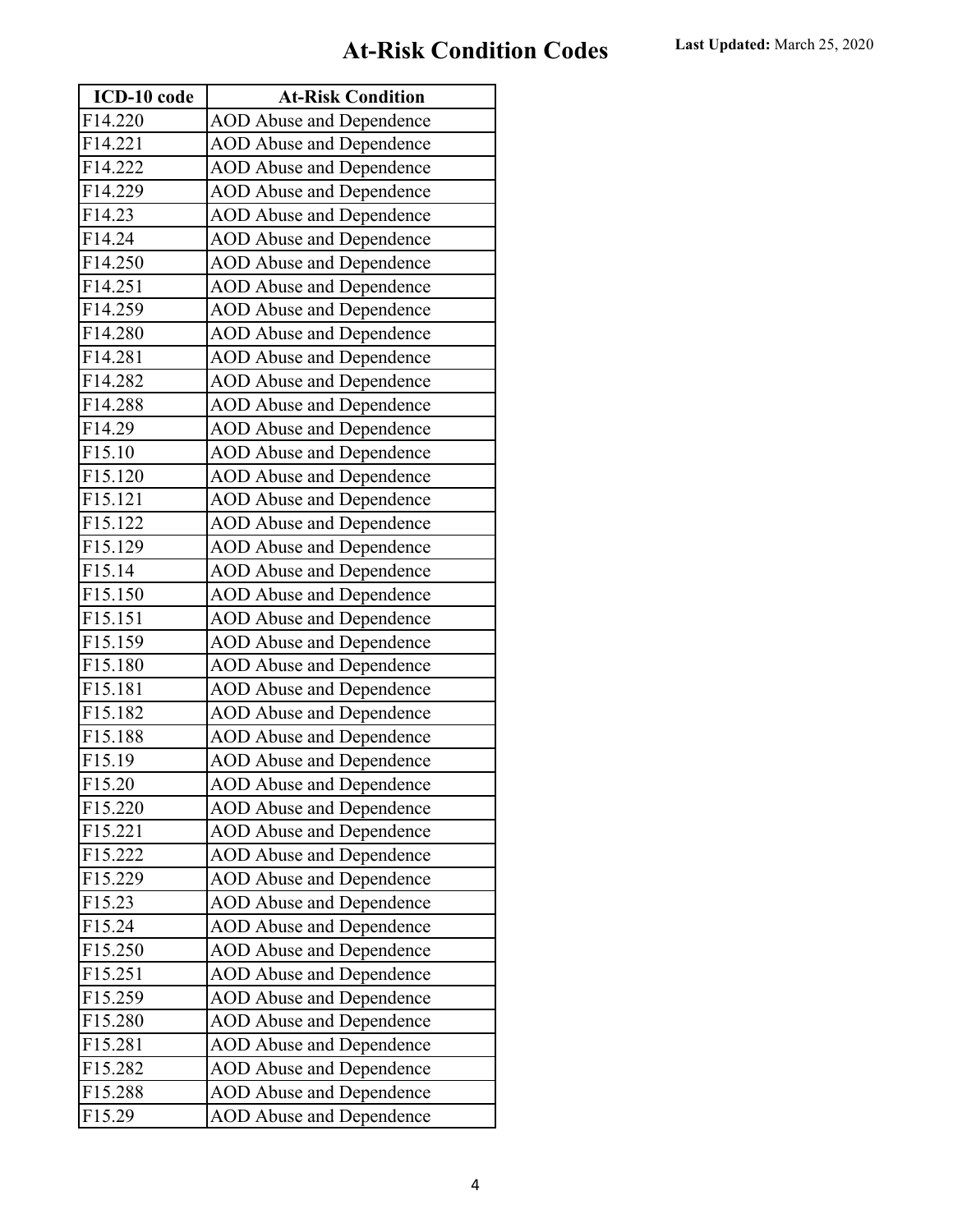| ICD-10 code | <b>At-Risk Condition</b>        |
|-------------|---------------------------------|
| F16.10      | <b>AOD Abuse and Dependence</b> |
| F16.120     | <b>AOD Abuse and Dependence</b> |
| F16.121     | <b>AOD Abuse and Dependence</b> |
| F16.122     | <b>AOD Abuse and Dependence</b> |
| F16.129     | <b>AOD Abuse and Dependence</b> |
| F16.14      | <b>AOD Abuse and Dependence</b> |
| F16.150     | <b>AOD</b> Abuse and Dependence |
| F16.151     | <b>AOD Abuse and Dependence</b> |
| F16.159     | <b>AOD Abuse and Dependence</b> |
| F16.180     | <b>AOD Abuse and Dependence</b> |
| F16.183     | <b>AOD Abuse and Dependence</b> |
| F16.188     | <b>AOD Abuse and Dependence</b> |
| F16.19      | <b>AOD Abuse and Dependence</b> |
| F16.20      | <b>AOD Abuse and Dependence</b> |
| F16.220     | <b>AOD Abuse and Dependence</b> |
| F16.221     | <b>AOD Abuse and Dependence</b> |
| F16.229     | <b>AOD</b> Abuse and Dependence |
| F16.24      | <b>AOD Abuse and Dependence</b> |
| F16.250     | <b>AOD Abuse and Dependence</b> |
| F16.251     | <b>AOD Abuse and Dependence</b> |
| F16.259     | <b>AOD Abuse and Dependence</b> |
| F16.280     | <b>AOD Abuse and Dependence</b> |
| F16.283     | <b>AOD Abuse and Dependence</b> |
| F16.288     | <b>AOD Abuse and Dependence</b> |
| F16.29      | <b>AOD Abuse and Dependence</b> |
| F18.10      | <b>AOD Abuse and Dependence</b> |
| F18.120     | <b>AOD Abuse and Dependence</b> |
| F18.121     | <b>AOD Abuse and Dependence</b> |
| F18.129     | <b>AOD</b> Abuse and Dependence |
| F18.14      | <b>AOD Abuse and Dependence</b> |
| F18.150     | <b>AOD</b> Abuse and Dependence |
| F18.151     | <b>AOD Abuse and Dependence</b> |
| F18.159     | <b>AOD Abuse and Dependence</b> |
| F18.17      | <b>AOD Abuse and Dependence</b> |
| F18.180     | <b>AOD Abuse and Dependence</b> |
| F18.188     | <b>AOD Abuse and Dependence</b> |
| F18.19      | <b>AOD Abuse and Dependence</b> |
| F18.20      | <b>AOD Abuse and Dependence</b> |
| F18.220     | <b>AOD Abuse and Dependence</b> |
| F18.221     | <b>AOD Abuse and Dependence</b> |
| F18.229     | <b>AOD Abuse and Dependence</b> |
| F18.24      | <b>AOD Abuse and Dependence</b> |
| F18.250     | <b>AOD Abuse and Dependence</b> |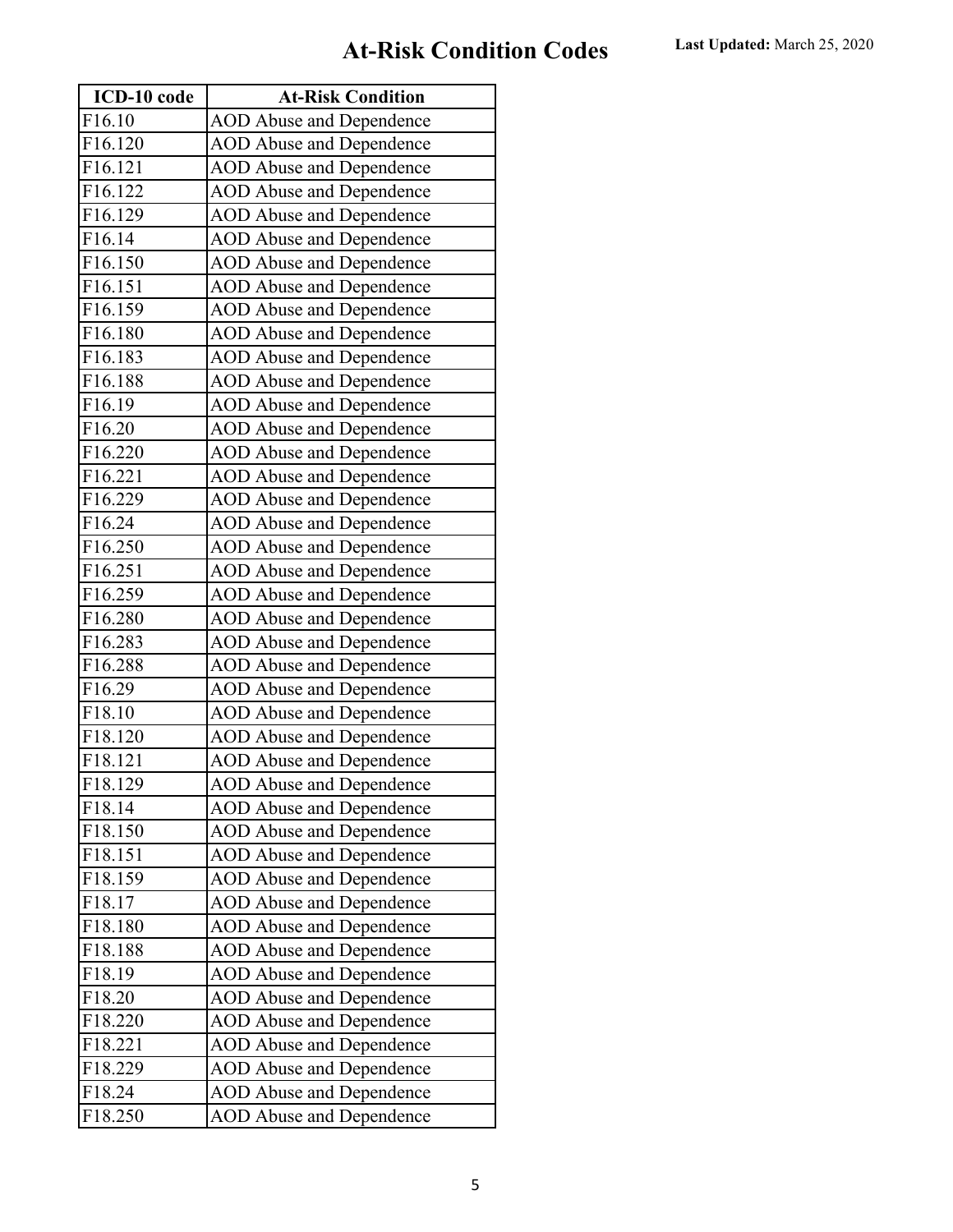| ICD-10 code | <b>At-Risk Condition</b>        |
|-------------|---------------------------------|
| F18.251     | <b>AOD Abuse and Dependence</b> |
| F18.259     | <b>AOD Abuse and Dependence</b> |
| F18.27      | <b>AOD Abuse and Dependence</b> |
| F18.280     | <b>AOD Abuse and Dependence</b> |
| F18.288     | <b>AOD Abuse and Dependence</b> |
| F18.29      | <b>AOD Abuse and Dependence</b> |
| F19.10      | <b>AOD</b> Abuse and Dependence |
| F19.120     | <b>AOD Abuse and Dependence</b> |
| F19.121     | <b>AOD Abuse and Dependence</b> |
| F19.122     | <b>AOD Abuse and Dependence</b> |
| F19.129     | <b>AOD Abuse and Dependence</b> |
| F19.14      | <b>AOD Abuse and Dependence</b> |
| F19.150     | <b>AOD Abuse and Dependence</b> |
| F19.151     | <b>AOD Abuse and Dependence</b> |
| F19.159     | <b>AOD Abuse and Dependence</b> |
| F19.16      | <b>AOD Abuse and Dependence</b> |
| F19.17      | <b>AOD Abuse and Dependence</b> |
| F19.180     | <b>AOD Abuse and Dependence</b> |
| F19.181     | <b>AOD Abuse and Dependence</b> |
| F19.182     | <b>AOD Abuse and Dependence</b> |
| F19.188     | <b>AOD Abuse and Dependence</b> |
| F19.19      | <b>AOD Abuse and Dependence</b> |
| F19.20      | <b>AOD Abuse and Dependence</b> |
| F19.220     | <b>AOD Abuse and Dependence</b> |
| F19.221     | <b>AOD Abuse and Dependence</b> |
| F19.222     | <b>AOD Abuse and Dependence</b> |
| F19.229     | <b>AOD Abuse and Dependence</b> |
| F19.230     | <b>AOD Abuse and Dependence</b> |
| F19.231     | <b>AOD</b> Abuse and Dependence |
| F19.232     | <b>AOD</b> Abuse and Dependence |
| F19.239     | <b>AOD Abuse and Dependence</b> |
| F19.24      | <b>AOD</b> Abuse and Dependence |
| F19.250     | <b>AOD Abuse and Dependence</b> |
| F19.251     | <b>AOD Abuse and Dependence</b> |
| F19.259     | <b>AOD Abuse and Dependence</b> |
| F19.26      | <b>AOD Abuse and Dependence</b> |
| F19.27      | <b>AOD Abuse and Dependence</b> |
| F19.280     | <b>AOD Abuse and Dependence</b> |
| F19.281     | <b>AOD Abuse and Dependence</b> |
| F19.282     | <b>AOD Abuse and Dependence</b> |
| F19.288     | <b>AOD Abuse and Dependence</b> |
| F19.29      | <b>AOD Abuse and Dependence</b> |
| F30.10      | <b>Bipolar Disorder</b>         |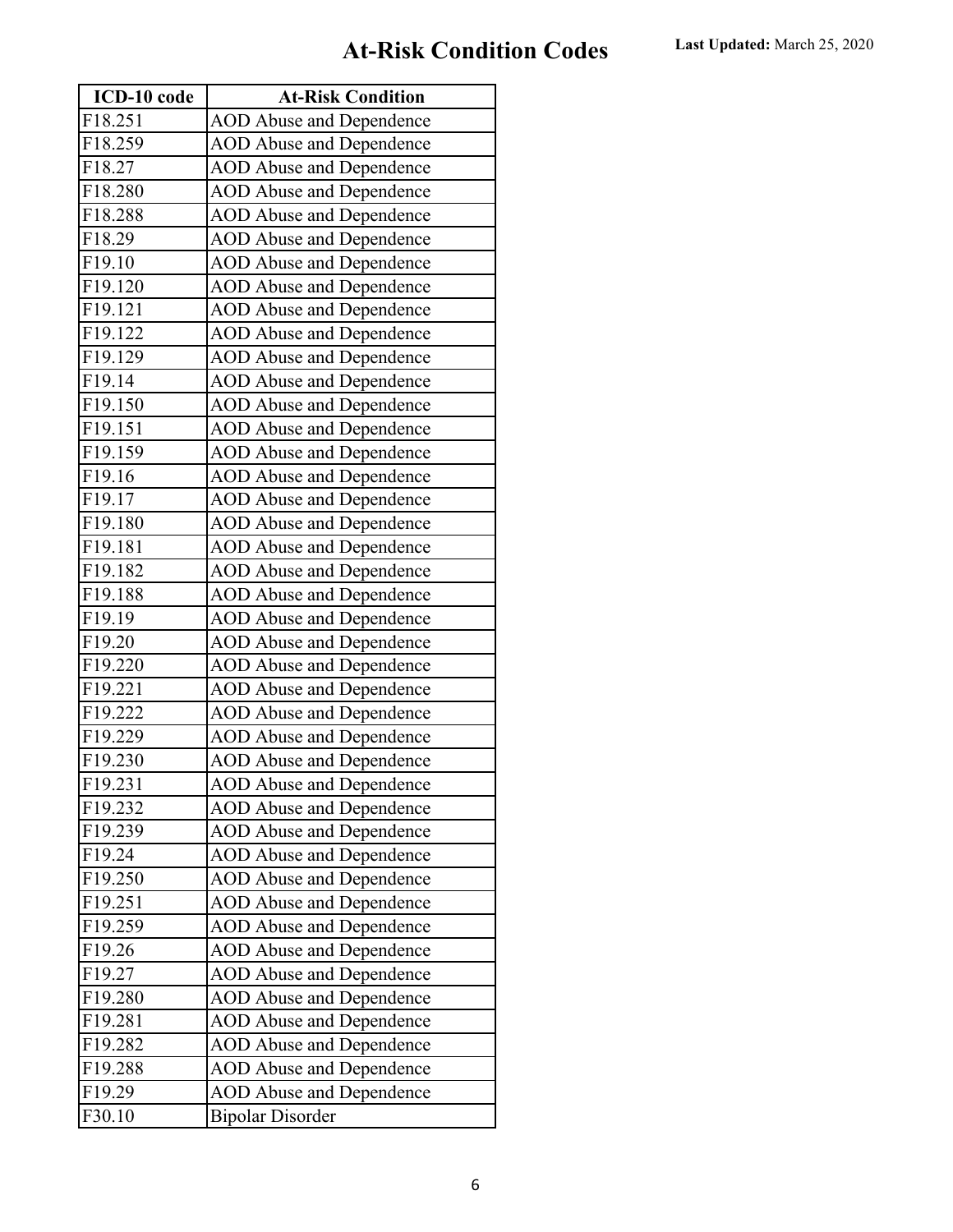| ICD-10 code | <b>At-Risk Condition</b> |
|-------------|--------------------------|
| F30.11      | <b>Bipolar Disorder</b>  |
| F30.12      | <b>Bipolar Disorder</b>  |
| F30.13      | <b>Bipolar Disorder</b>  |
| F30.2       | <b>Bipolar Disorder</b>  |
| F30.3       | <b>Bipolar Disorder</b>  |
| F30.4       | <b>Bipolar Disorder</b>  |
| F30.8       | <b>Bipolar Disorder</b>  |
| F30.9       | <b>Bipolar Disorder</b>  |
| F31.0       | <b>Bipolar Disorder</b>  |
| F31.10      | <b>Bipolar Disorder</b>  |
| F31.11      | <b>Bipolar Disorder</b>  |
| F31.12      | <b>Bipolar Disorder</b>  |
| F31.13      | <b>Bipolar Disorder</b>  |
| F31.2       | <b>Bipolar Disorder</b>  |
| F31.30      | <b>Bipolar Disorder</b>  |
| F31.31      | <b>Bipolar Disorder</b>  |
| F31.32      | <b>Bipolar Disorder</b>  |
| F31.4       | <b>Bipolar Disorder</b>  |
| F31.5       | <b>Bipolar Disorder</b>  |
| F31.60      | <b>Bipolar Disorder</b>  |
| F31.61      | <b>Bipolar Disorder</b>  |
| F31.62      | <b>Bipolar Disorder</b>  |
| F31.63      | <b>Bipolar Disorder</b>  |
| F31.64      | <b>Bipolar Disorder</b>  |
| F31.70      | <b>Bipolar Disorder</b>  |
| F31.71      | <b>Bipolar Disorder</b>  |
| F31.72      | <b>Bipolar Disorder</b>  |
| F31.73      | <b>Bipolar Disorder</b>  |
| F31.74      | <b>Bipolar Disorder</b>  |
| F31.75      | <b>Bipolar Disorder</b>  |
| F31.76      | <b>Bipolar Disorder</b>  |
| F31.77      | <b>Bipolar Disorder</b>  |
| F31.78      | <b>Bipolar Disorder</b>  |
| F31.81      | Other Bipolar Disorder   |
| F31.89      | Other Bipolar Disorder   |
| F31.9       | Other Bipolar Disorder   |
| F32.0       | Major Depression         |
| F32.1       | <b>Major Depression</b>  |
| F32.2       | <b>Major Depression</b>  |
| F32.3       | Major Depression         |
| F32.4       | <b>Major Depression</b>  |
| F32.9       | <b>Major Depression</b>  |
| F33.0       | Major Depression         |